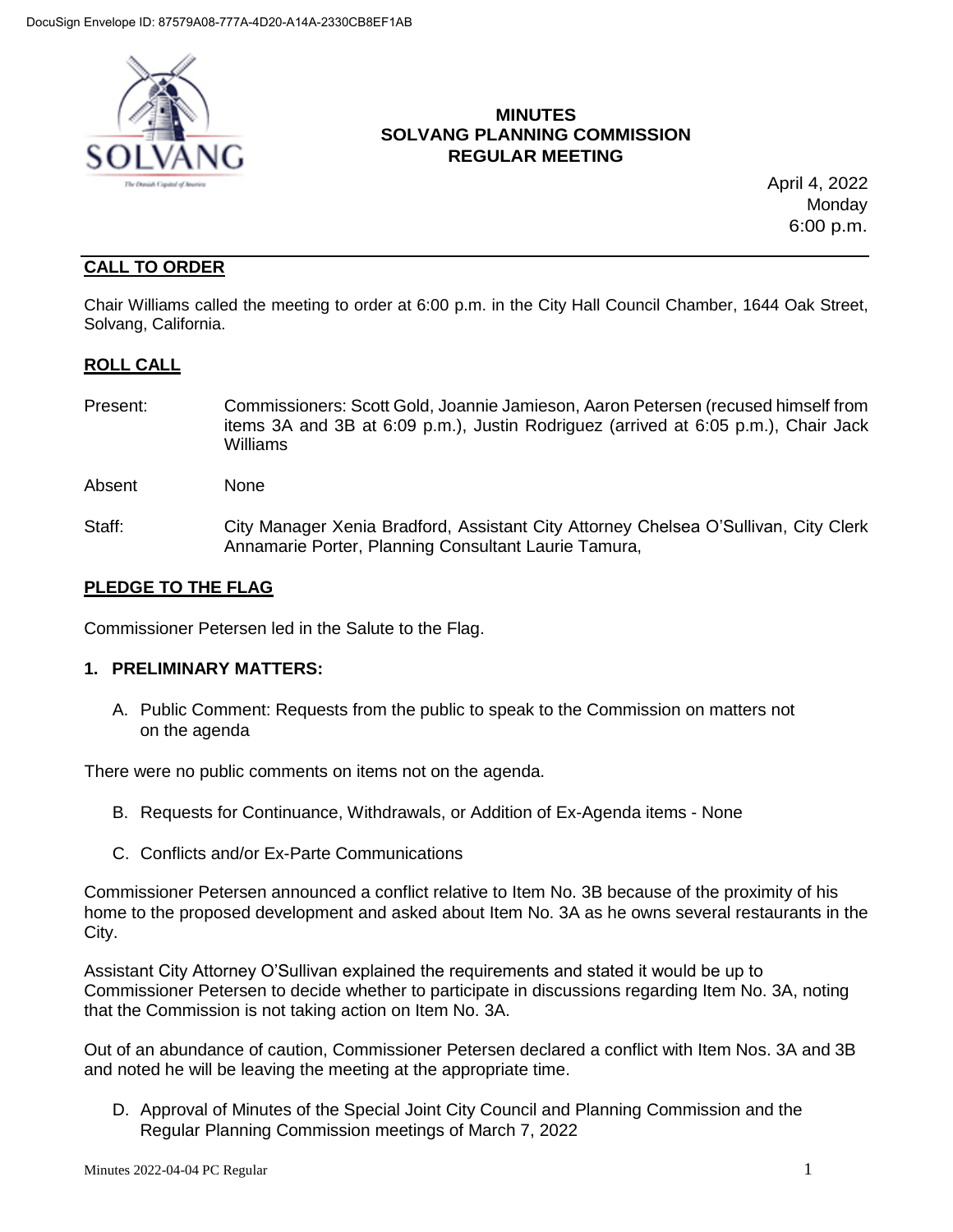*Motion by Commissioner Jamieson, to approve the Planning Commission meeting minutes of the Special Joint City Council and Planning Commission and the Regular Planning Commission meetings of March 7, 2022, as corrected, seconded by Commissioner Petersen, and carried 5-0.*

### **2. PUBLIC HEARING ITEMS - None**

#### **3. DISCUSSION ITEMS**

Commissioner Petersen recused himself from the meeting at 6:09 p.m.

A. Discussion regarding walk-up food service windows facing outdoor patios and seating areas on private property in the Tourist Related Commercial (TRC) Zone

Assistant City Attorney O'Sullivan presented details of the report and requested input from the Commission regarding walk-up food service windows facing private patios and food trucks on private property.

Discussion followed regarding clarification of City Council's direction to the Commission, focusing on food service windows, grandfathering the two existing food service windows, prohibiting food service windows that face public sidewalks and peddler permits.

Chair Williams opened public comments.

Ed St. George stated his opposition to food trucks in the downtown area; felt it would negatively impact existing restaurants and suggested allowing them in specific districts and/or events.

There were no other public comments.

Discussion followed regarding the possibility of staging on windows spilling out onto the public right-ofway, defining a minimum area for staging, Police and Fire Department related issues, consideration by the DRC, developing standards for queuing and spacing and ensuring that ADA access is addressed.

Discussion continued regarding regulating and allowing for food trucks under the street vending ordinance on public property, the need to address food and other retail trucks on private property, special event permits, regulating or prohibiting food/retail trucks on private property and investigating County requirements.

Staff will return to the Planning Commission with recommended language for an ordinance at an upcoming meeting.

B. Discussion regarding Preliminary review of Mission Drive hotel and apartments at 1783 and 1793 Mission Drive and 533 Pine Street

Planning Consultant Tamura presented details of the proposed project.

Assistant City Attorney O'Sullivan added no application has been submitted and this is a preliminary review of the general concept of the proposed project.

Applicant Ed St. George and Project Manager Julie McGeever narrated a PowerPoint presentation with details of the proposed project.

Discussion followed regarding implementing underground parking, the courtyard and swimming pool, elevations, private units, the average length of stay, prohibiting vacation rentals in residential zones, ingress and egress and the addition of a wellness center.